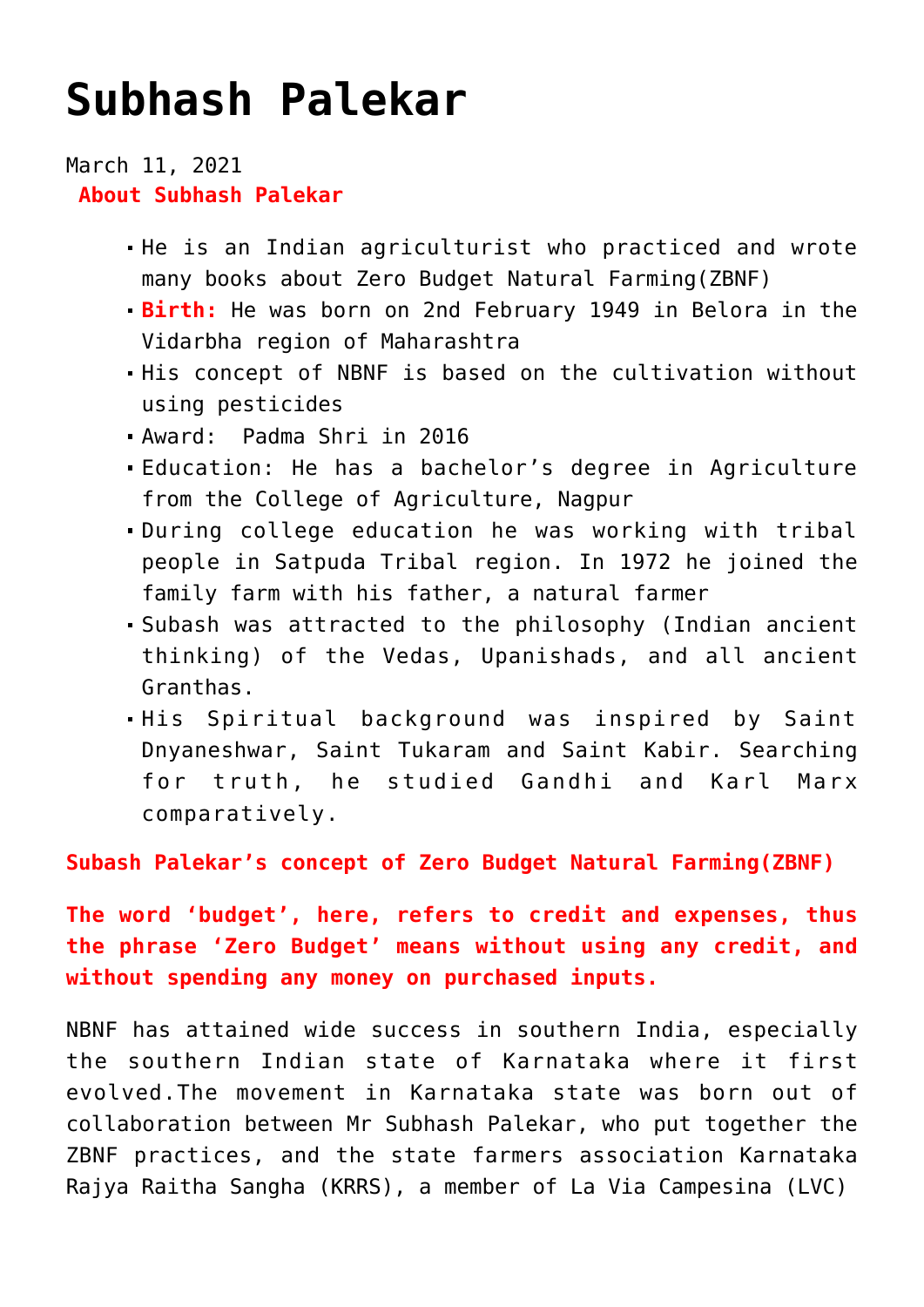## **Four pillars of ZBNF**

- **Jeevamrutha(fermented microbial culture):** It is a mixture of fresh desi cow dung and aged desi cow urine, jaggery, pulse flour, water and soil on farmland. It provides nutrients, but most importantly, acts as a catalytic agent that promotes the activity of microorganisms in the soil, as well as increases earthworm activity. It also helps to prevent fungal and bacterial plant diseases.
- **Bijamrita/beejamrutha:** It is a treatment used for seeds, seedlings or any planting material. Bijamrita is effective in protecting young roots from fungus as well as from soil-borne and seedborne diseases that commonly affect plants after the monsoon period. It is composed of similar ingredients as jeevamrutha – local cow dung, a powerful natural fungicide, and cow urine, a strong anti-bacterial liquid, lime, soil.

## **Acchadana – Mulching:According to Palekar, there are three types of mulching:**

- Soil Mulch: This protects topsoil during cultivation and does not destroy it by tilling
- Straw Mulch: Straw material usually refers to the dried biomass waste of previous crops, but as Palekar suggests, it can be composed of the dead material of any living being (plants, animals, etc).
- Live Mulch (symbiotic intercrops and mixed crops): According to Palekar, it is essential to develop multiple cropping patterns of monocotyledons (monocots; Monocotyledons seedlings have one seed leaf) and dicotyledons (dicots; Dicotyledons seedlings have two seed leaves) grown in the same field, to supply all essential elements to the soil and crops.
- **Whapasa moisture:**. According to him, what roots need is water vapor. Whapasa is the condition where there are both air molecules and water molecules present in the